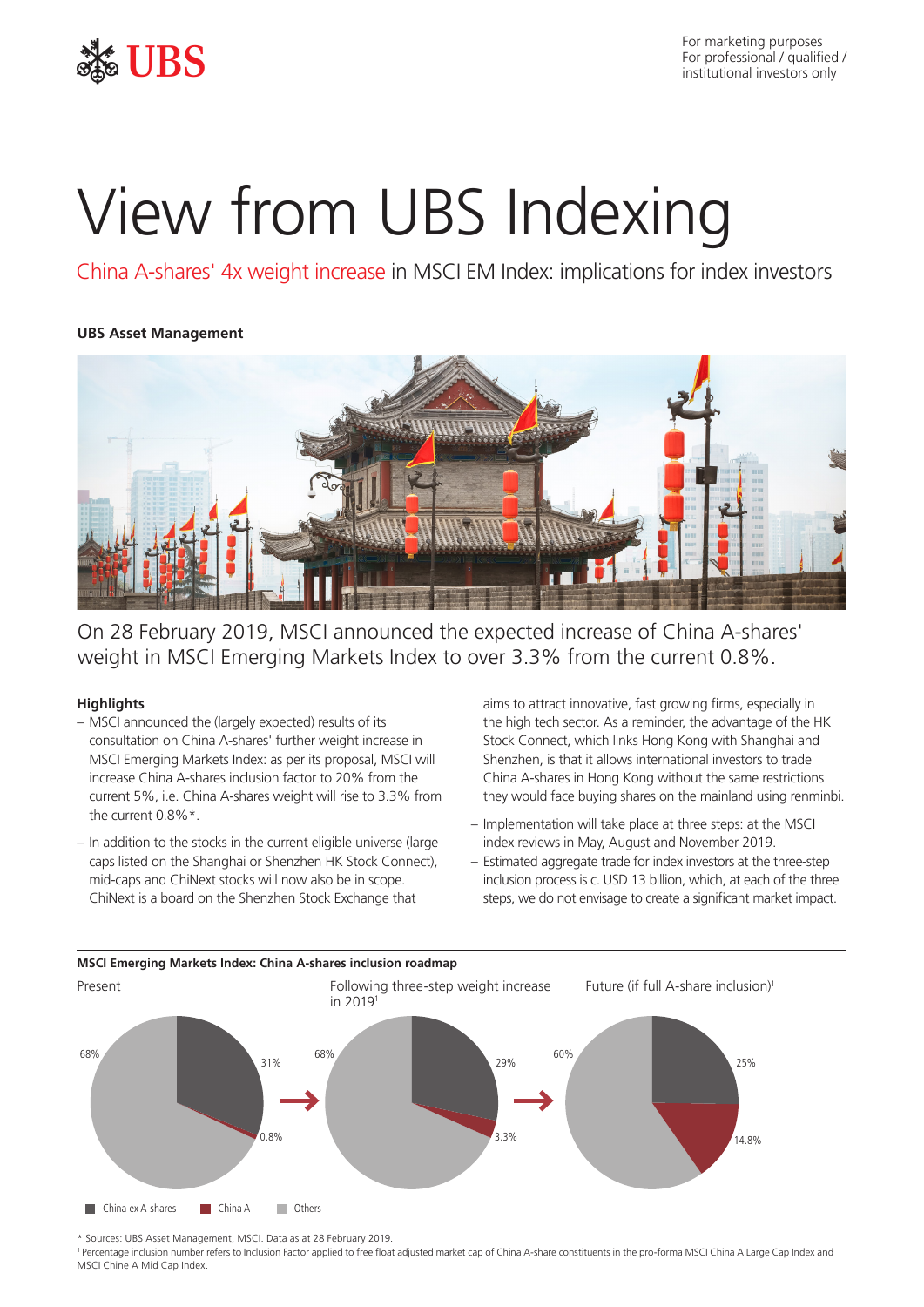# **Detail**

- In September 2018, a day before FTSE Russell announced the initial inclusion of China A-shares in FTSE Emerging Index (at 25% investability weight) as part of the FTSE Annual Country Classification Review, MSCI opened a consultation on the further weight increase of China A-shares in MSCI Emerging Markets Index.
- We participated in the consultation, and were largely supportive of the proposed weight increase. As per the consultation proposal, MSCI will increase the weight of China A-shares in MSCI Emerging Markets Index to 3.3% (20% inclusion factor) from the current 0.8% (5% inclusion factor) in three steps: at the May, August and November 2019 index reviews.
- In addition to the stocks in the current eligible universe (large caps listed on the Shanghai or Shenzhen HK Stock Connect), mid caps and ChiNext stocks will now also be in scope. The first two steps will see the weight of large caps (including ChiNext stocks) increase, while at the third step both the weight of large caps will increase and mid caps will be added for the first time. On completion of the three-step implementation, there will be 253 large cap and 168 mid cap China A-shares, including 27 ChiNext stocks, representing 3.3% index weight. There are currently 234 China A-shares representing 0.8% index weight.
- As a reminder, the Shanghai or Shenzhen HK Stock Connect provide foreign investors an access to a selection of large and mid cap China A-shares, without QFII/RQFII licence, but with a daily limit on aggregate traded value on the HK Stock Connect Exchange. The latter restriction was mitigated materially in 2018, when the daily net buy quota quadrupled.

## **Implications for index investors**

– **Market impact:** USD 2.3 trillion are estimated to track MSCI Emerging Markets Index, both on an active and passive basis, of which c. USD 500 billion\* are estimated to be in index assets (source: MSCI). A 2.5% weight increase of China A-shares would imply a c. USD 13 billion aggregate trade for index investors at the three-step implementation: c. USD 3.5 billion estimated trade at each of the first two steps, and c. USD 6 billion trade at the third step. Each of the three trades represent c. one day's average trading volume, which, on its own, would be unlikely to create a significant market impact. However, as the initial inclusion of China A-shares in FTSE Emerging Index (at 25% investability weight) will take place over similar timeframe (three tranches in June and September 2019 and March 2020), we would envisage increased demand for this basket of stocks.

- **Investor impact:** As with the initial inclusion of China A-shares to MSCI EM Index in 2018, index investors would not need to secure a quota and/or investment vehicle with a quota (e.g. pooled fund or ETF) with this phase of inclusion. Investors would need to keep in mind that the projected 421 A-shares in MSCI Emerging Markets Index would have only c. 3.3% aggregate index weight, therefore, we would likely continue to apply stratified sampling in the relevant index equity portfolios to minimise transaction costs.
- Weight increase of China A-shares beyond 20%: MSCI have said that future weight increase of China A-shares in MSCI EM Index would require Chinese authorities to address the remaining market accessibility concerns, including:
	- Lack of suitable derivative instruments: the current absence of exchange traded index futures hampers the efficient implementation of index portfolios.
	- Short settlement cycle: the T+0/1 settlement of China A-shares is sub-optimal from operational and index tracking perspective in the context of the MSCI EM Index where the other constituent markets operate on a T+2/ T+3 settlement cycle. In January this year we met with representatives from the Shanghai Stock Exchange (SSE), and one of the topics we discussed was the T+0/1 settlement, expressing our view that aligning China A-shares settlement cycle with other markets would be a positive step.
	- HK Stock Connect trading holidays: misalignment between onshore China and HK Stock Connect holidays continues to create investment frictions.

# Recent developments

- HK Stock Connect daily quota quadrupled.
- QFII quota doubled
- The China Securities Regulatory Commission launched a consultation to harmonise and further relax the QFII/RQFII schemes.
- SSE introduced MOC.
- Voluntary stock suspension rules have been tightened further.

# UBS Indexing experience

(data as at 31 December 2018)

- Over 30 years' indexing experience, USD 308 billion AUM, tracking over 150 indices.
- Over a decade's experience in managing emerging markets index equity with AUM of over USD 15 billion.
- Big enough to benefit from economies of scale, but not too big to face liquidity constraints when trading for index changes.
- Building upon the experience of the broader UBS Asset Management: experience in all operational aspects of managing emerging markets mandates, over 20 years' China equities investment experience.